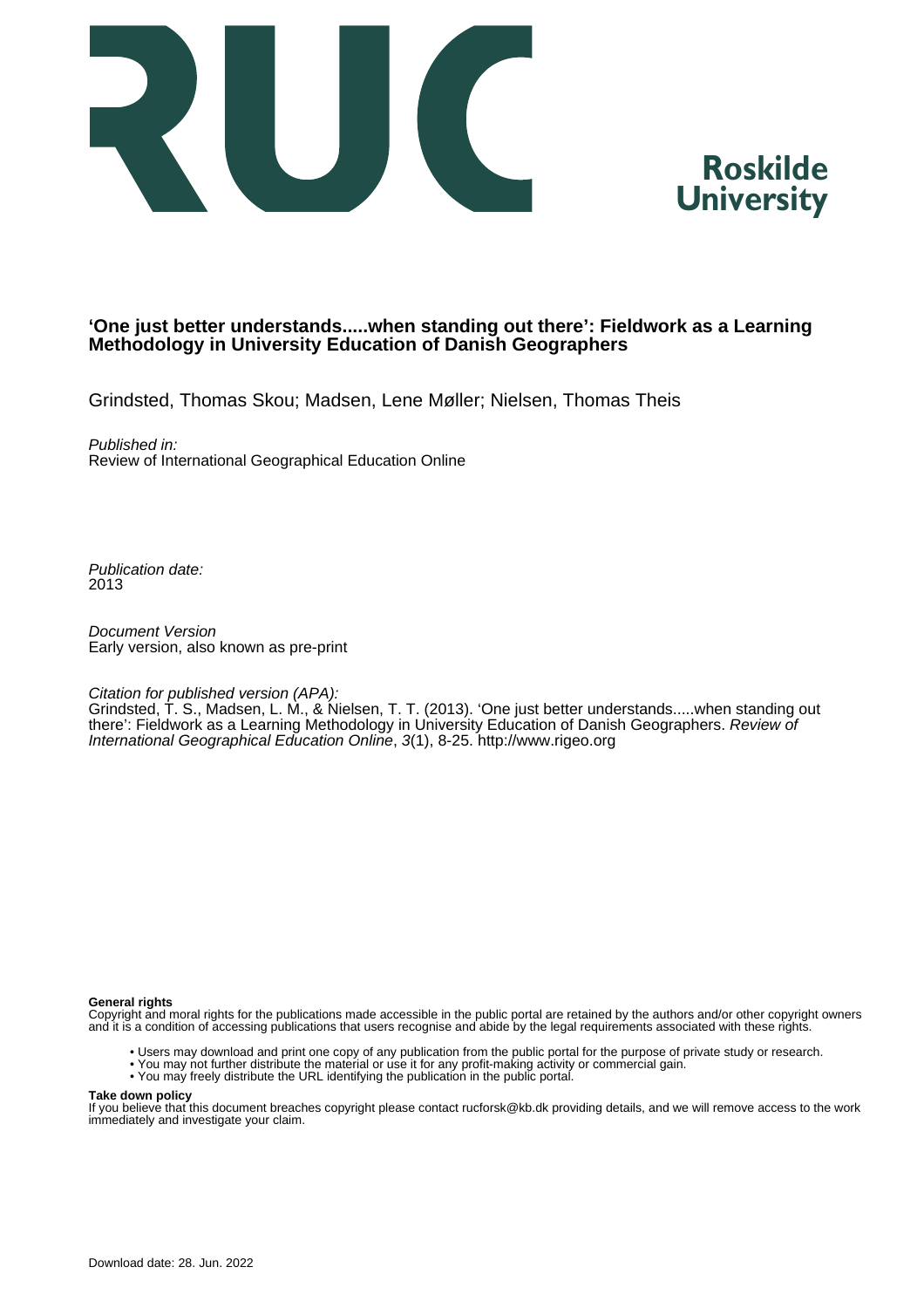

# *'One just better understands.....when standing out there'***: Fieldwork as a Learning Methodology in University Education of Danish Geographers**

Thomas S. GRINDSTED $1$ *Roskilde University, DENMARK*

Lene M. MADSEN<sup>2</sup> *University of Copenhagen, DENMARK*

Thomas T. NIELSEN<sup>3</sup> *Roskilde University, DENMARK*

### **Abstract**

 $\overline{a}$ 

The process of becoming a geographer is by no means simple and incorporates huge amounts of disciplinary embodiment. This paper provides an example of how this is enacted by exploring the perceptions of fieldwork within the education of Danish geographers. Firstly, the history of education of Danish geographers is unfolded. Secondly, it is shown that despite quite different organisational structures, in terms of the way that fieldwork is introduced and the educational structure in general; only little variations in learning objectives can be identified between the three Danish universities that educate geographers. Thirdly, based on an empirical study of Danish university geographers, we find three different perceptions of fieldwork as a learning methodology: fieldwork as an outdoor laboratory, fieldwork as sensuous realisation and fieldwork as a meta-theoretical practice. The results show that these three perceptions are not allocated to different academics or traditions, meaning that the individual researcher often encompasses more than one view of fieldwork either in relation to his or her own research or in relation to the education of future geographers. The categories of fieldwork presented, therefore, do not support the often claimed dichotomy between physical and human geography. Instead, the openness of geography as a synthesis discipline is found.

**Keywords:** Perceptions of fieldwork, learning methodology, university level, Denmark

<sup>1</sup> Corresponding author: PhD. Student, Geography, Department of Environmental, Social and Spatial Change, Roskilde University, Universitetsvej 1, 4000 Roskilde, Denmark. tskoug[at]ruc.dk

<sup>2</sup> Associate Professor, Lene M. Madsen, Department of Science Education, Østre Voldgade 3, 1350 Copenhagen K, Denmark. Lmmadsen[at]ind.ku.dk

<sup>3</sup> Associate Professor, Thomas T. Nielsen, Geography, Department of Environmental, Social and Spatial Change, Roskilde Universitetsvej 1, 4000 Roskilde, Denmark. nielsentt[at]ruc.dk.

<sup>©</sup> **R**eview of **I**nternational **G**eographical **E**ducation **O**nline **RIGEO 2013** ISSN: 2146-0353 www.rigeo.org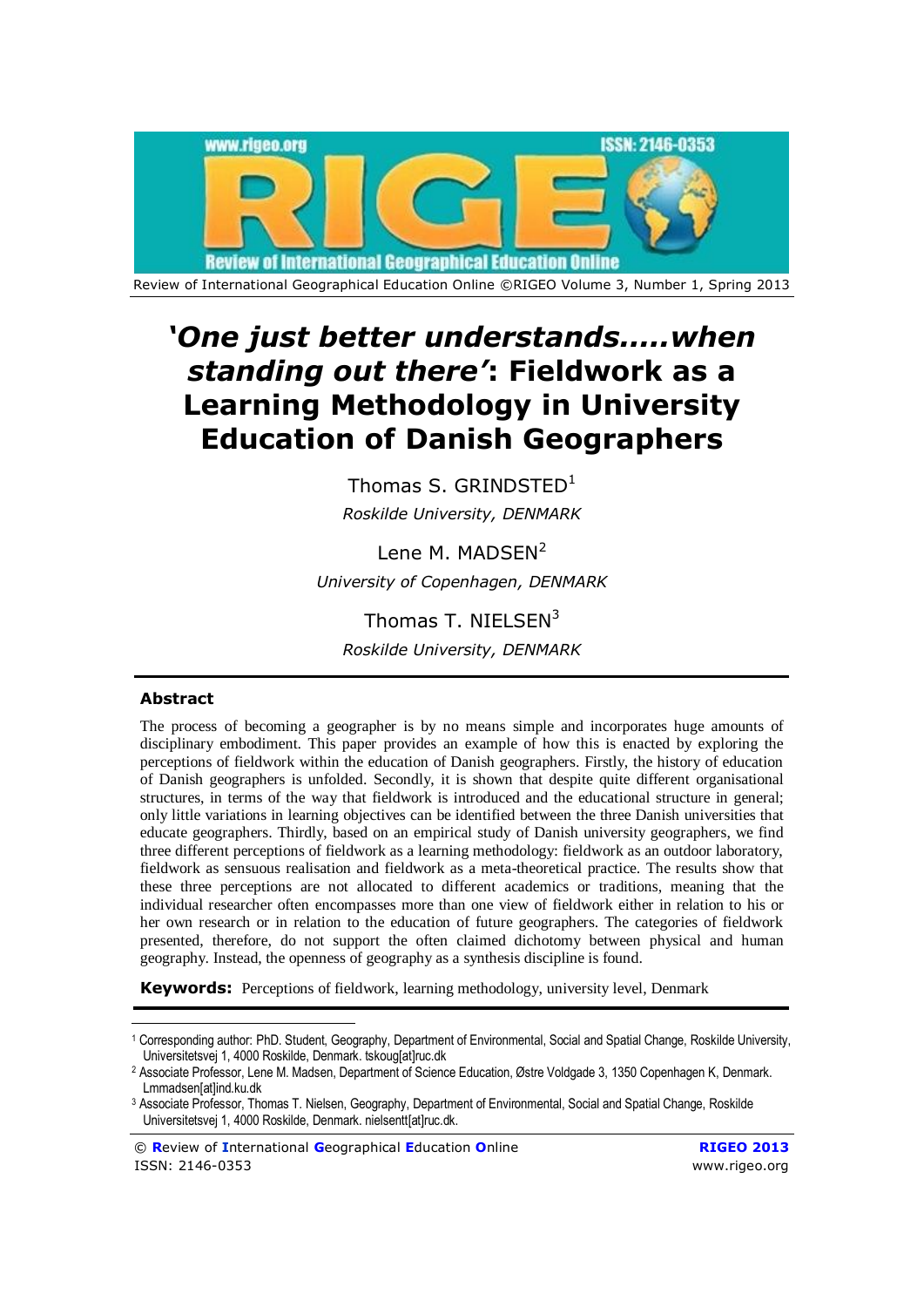# **Introduction**

In the public imagination geographers tend to be identified with maps, globes, travel plans and fieldwork. The research field of geography is constantly contested both from within the research field itself and from the outside when, for example, new fields of knowledge emerge like climate change (for a UK example see Sidaway & Johnston 2007).

All this has relevance to the education of new geographers. They are entering a field in constant development and are supposed to navigate their own enactment of being a geographer. The process of becoming a geographer is by no means simple and enfolds huge amounts of disciplinary embodiment. Studies have shown that adapting geographical competences is significantly different in different cultural settings, which give emphasis to various elements of geography (Simandan 2002, Nairn 2007). A growing number of papers in this journal (RIGEO) focus on geography education in different countries and cultural settings. Through their analyses of the great variety of geography education we have a rich source of understanding the issues of becoming a geographer, however more implicitly explored (e.g. Resnik Planinc 2011, Giorda & Di Palma 2011, Segeren 2012).

In this paper we aim to contribute to this particular field of knowledge by providing an empirical analysis of the education of geographers in Denmark. This is done by, firstly, providing a retrospective view of the development of geography at university level and its relations to secondary school level. Secondly, we present an empirical analysis of contested ideas of fieldwork given significance by researchers at universities for the education of geographers. The analysis is framed by Zenlinsky's three fieldwork categories (Zelinsky 2001). Finally, we discuss the results that have bearing on the education of future geographers and the importance of different cultural settings when studying fieldwork traditions in geography.

The methodological approach of emphasising fieldwork to embrace contemporary geography consists of a duality. Firstly, it suggests the notion of becoming familiar with the field(s) of geography throughout education. Secondly, it suggests the idea of being situated in the field as a learning methodology. By exploring contested ideas of fieldwork, it is hoped to go beyond this being and becoming in geographical education (Gould 1999, Zelinsky 2001).

Human geographers' fieldwork is sometimes cocooned as the art of collecting shared memories in public space, while physical geographers tend to associate fieldwork with objective data collection and their spatial characteristcs in the physical environment (Fuller et al. 2006, DeLyser & Karolczyk 2010). Others see fieldwork as the art of bringing together theory and practice. For others again fieldwork represents a methodological approach to bring space into being in theoretical formulations. Certainly, most of us agree that fieldwork is a learning methodology (Scott, Fuller & Gaskin 2006, Hovorka & Wolf 2009). Fieldwork is relevant to many geographers and is by many considered to be among the core 'cultural' training and educational efforts in becoming a geographer (Kent et al. 1997, Fuller et al. 2006, Hope 2009). This brings us to our research questions: How, therefore, is fieldwork taught in contemporary Danish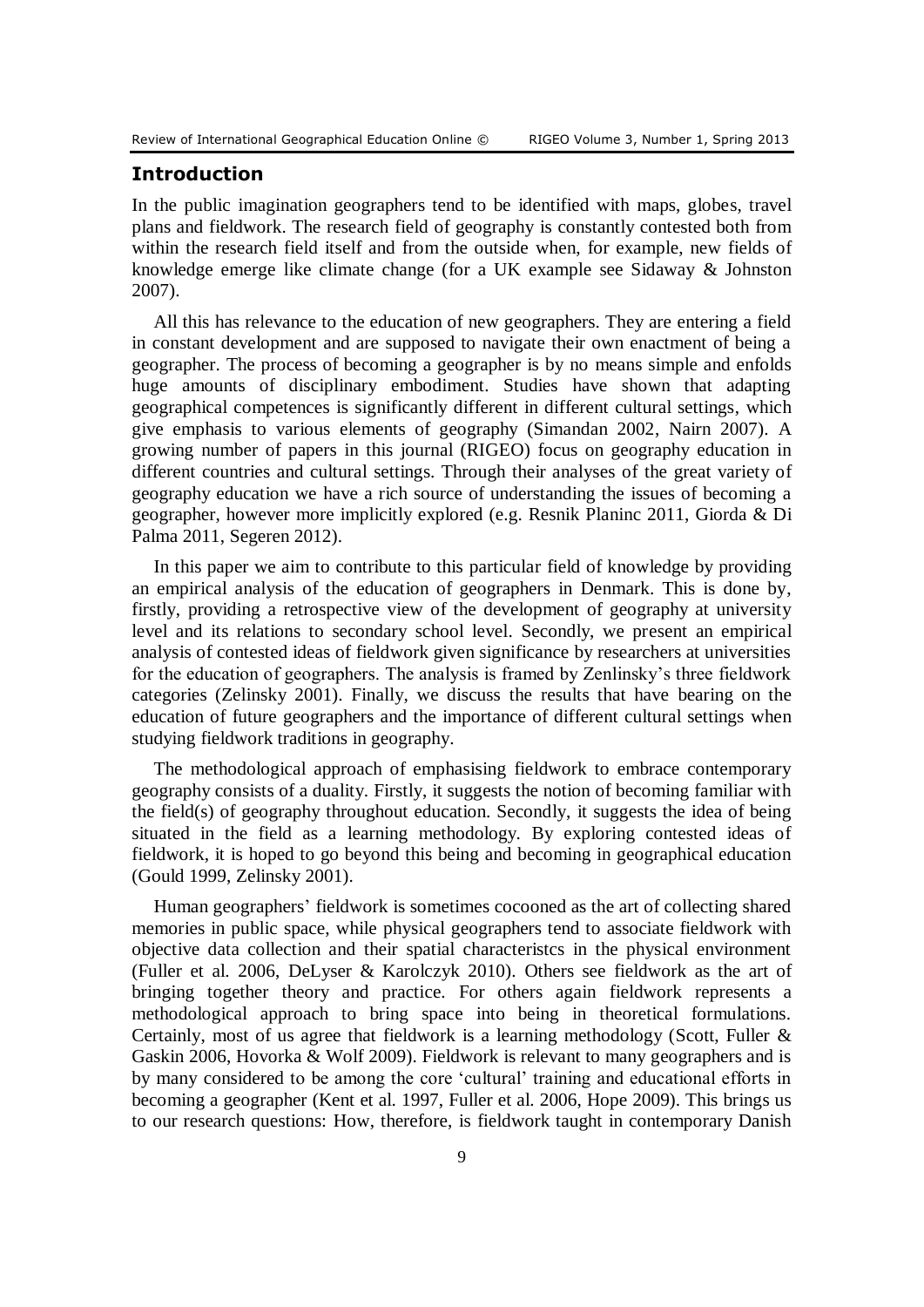geography? How is fieldwork represented in curricula? And how do university geography researchers conceive of fieldwork as a learning methodology?

# **Methodology**

The methodological approach to analyse the current teaching of geography is designed to examine, firstly, the history of Danish geography – in particular, to emphasise the human-nature theme, in which fieldwork traditions dominate – secondly, the present educational-politico framework of how fieldwork is given priority in curricula (and their formal requirements); and thirdly, how these requirements are enacted in practice, their status in university geographers' interpretation of fieldwork as an educational tool. For many university geographers' fieldwork has served as a central component not only of their own education but also later in their research and teaching activities. For this reason, we found it valuable to consider the plurality of geographical interpretations by exploring the complexity and multi-dynamical ways in which fieldwork is practised and contested by Danish university geographers (Hope 2009). The concept of fieldwork is indeed dynamic and enriches geographical work in multiple ways and traditions. Often clear geographical imaginations blossom when fieldwork is mentioned. Yet, it is sometimes hard to give a concise and condensed answer of what fieldwork actually is and how we learn to practise it. This is simply because fieldwork is something we do tacitly, implicitly and explicitly (Sæther 2007). The methodological approach, therefore, aims to grasp the duality between becoming familiar with the field(s) of geography and being situated in the field as a learning methodology (Gould 1999).

To address this duality of being and becoming, we analyse the empirical data through an analytic design inspired by Zelinsky's (2001) argument for three general categories of fieldwork. The first is a commercialised form of fieldwork, in which the fieldwork is based on the normative agenda to support the interst of a client. Fieldwork with a reflective rather than a commercial ambition is included in Zelinsky's second category. Here, fieldwork is conducted to solve a research question. Fieldwork may be standardised through new ways that need to be integrated into the existing schema. The last category is fieldwork as an ad hoc, impulsive and informal practice (Zelinsky 2001). In this paper, the fieldwork categories of Zelinsky are used as a framework for analysis since they stress multiplicity in explaining human-nature representations, while leaving room for understanding how such depictions come to embody scientific habitual history-disciplinary traditions. Thus, all empirical interview data and study regulations were categorised and condensed into Zelinsky's framework. In this way, we hope that the analysis has much to say about contested ideas of fieldwork within geography and can unfold how fieldwork encompasses multiple geographical disciplinary approaches. Moreover, emphasis on fieldwork serves as a way of highlighting traditional distinctions between physical and human geography. Thus, recognition of the diversity among human geographers and physical geographers who, for instance, do not work with human-nature relationships, is combined with asking, for example, about humannature relationships within fieldwork in the contemporary education of geographers. This approach makes it possible to see how fieldwork is conceptualized and how this influence how students become geographically trained and their understanding of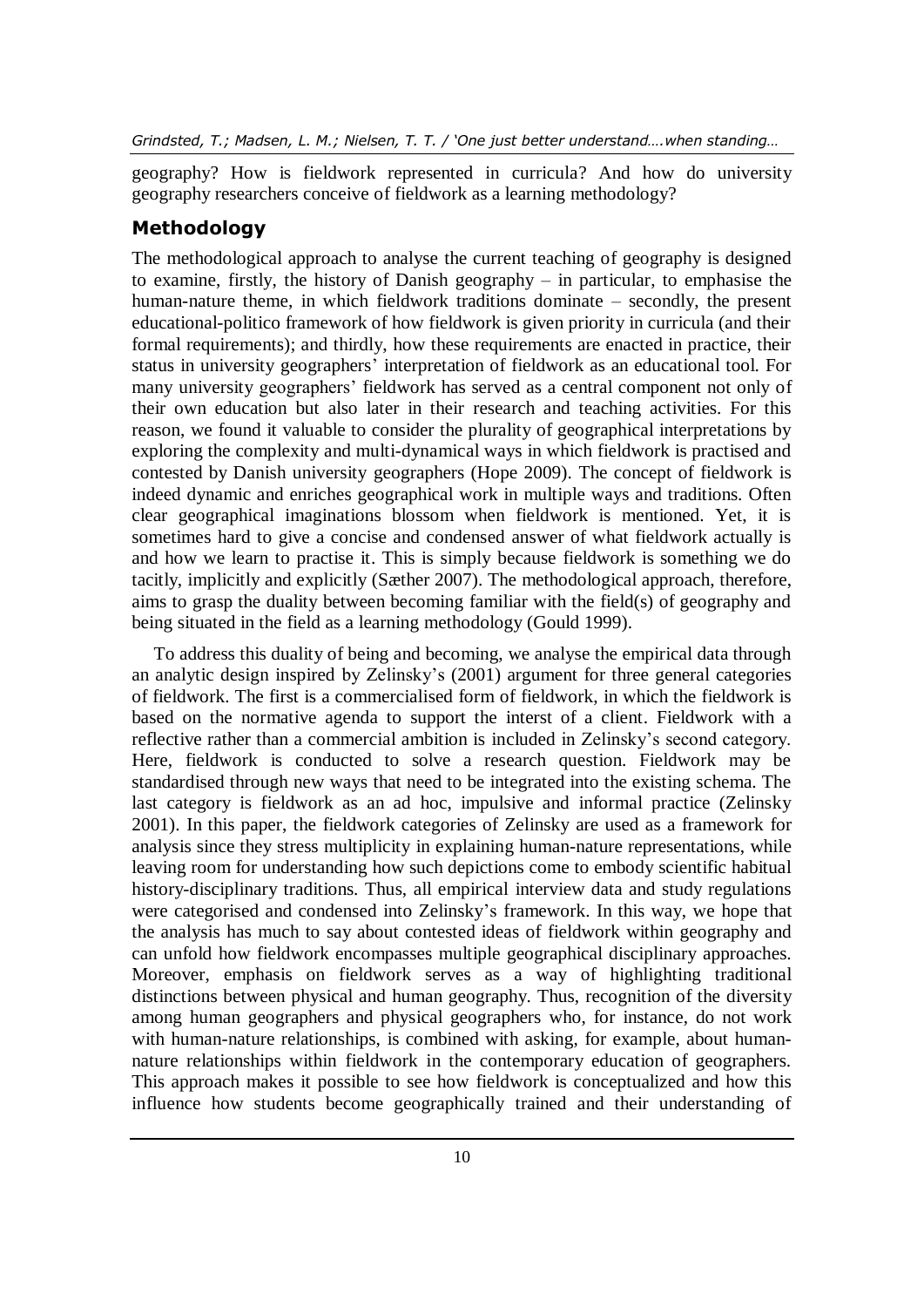human-nature interactions developed (Hovorka & Wolf 2009, DeLyser & Karolczyk 2010).

#### **Data collection, process and sample**

During 2012, interviews were conducted with almost all permanent employed geographers at three Danish universities, the only higher education insitutions in the country offering geography programmes. The interviews had a special focus on fieldwork in relation to the education of geographers. All full-time, permanent scientific staff, associate professors and professors teaching geography at Copenhagen, Roskilde and Aalborg universities were interviewed, except researchers who were either on fieldwork themselves, visiting other universities, attending conferences, or authors of this paper. Thus, 31 of 42 university geographers were interviewed  $-42$  being the total number of permanent researchers of geography involved in the education of geographers in higher education programmes in Denmark. In total, 24 full-time associate professors and professors at Copenhagen University, 15 full-time associate professors and professors at Roskilde University and four full-time associate professors and professors at Aalborg University were interviewed.

The authors of this paper are both insiders and outsiders in relation to former and present colleagues within this group of university geographers. Further, all three authors are insiders in relation to the research matter, because we are all doing research within the field of geography like our interviewees. To address this double insider role, we have followed the recommendations of Adriansen & Madsen (2009). Firstly, we acknowledged that some interviewees were too close to establish an interview/interviewee relationship and, therefore, certain that the author doing the interview was not too close to the interviewee. Secondly, we paid special attention to pursuing 'you know' answers. In the interview-situation the responders were all asked similar questions about the role of fieldwork for the education of geographers. What did they understand by fieldwork? And what did they regard as the most important things they learnt through fieldwork? Further, in their opinion, can one become a geographer without being on fieldwork during his or her education? These questions qualify our examination of contested ideas of fieldwork as a learning methodology. To be insiders in relation to one's research matter means that we have access to and produce valuable research results otherwise not found (within the field of geography, see e.g. Simadan 2002, Madsen & Adriansen 2006, Madsen & Winsløw 2009).

A thematic analysis was used to analyse and structure the empirical data (Braun & Clarke 2006). The thematic analysis was situated in a phenomenological approach, where departure is taken from the individual interviewee's experiences, and the focus is on the subjective perception of the investigated topic. The research data were produced in line with Zelinsky's fieldwork categories using meaning condensation as described by Kvale (1996). In this respect, a thematic approach is not inductive as elaborated in Braun & Clarke (2006), but constitutes an interplay between theoretical categoreis and empirical material. To organise the data material and construct the resulting categories, we posed an analytical question: what are the interviewees' perception of the role and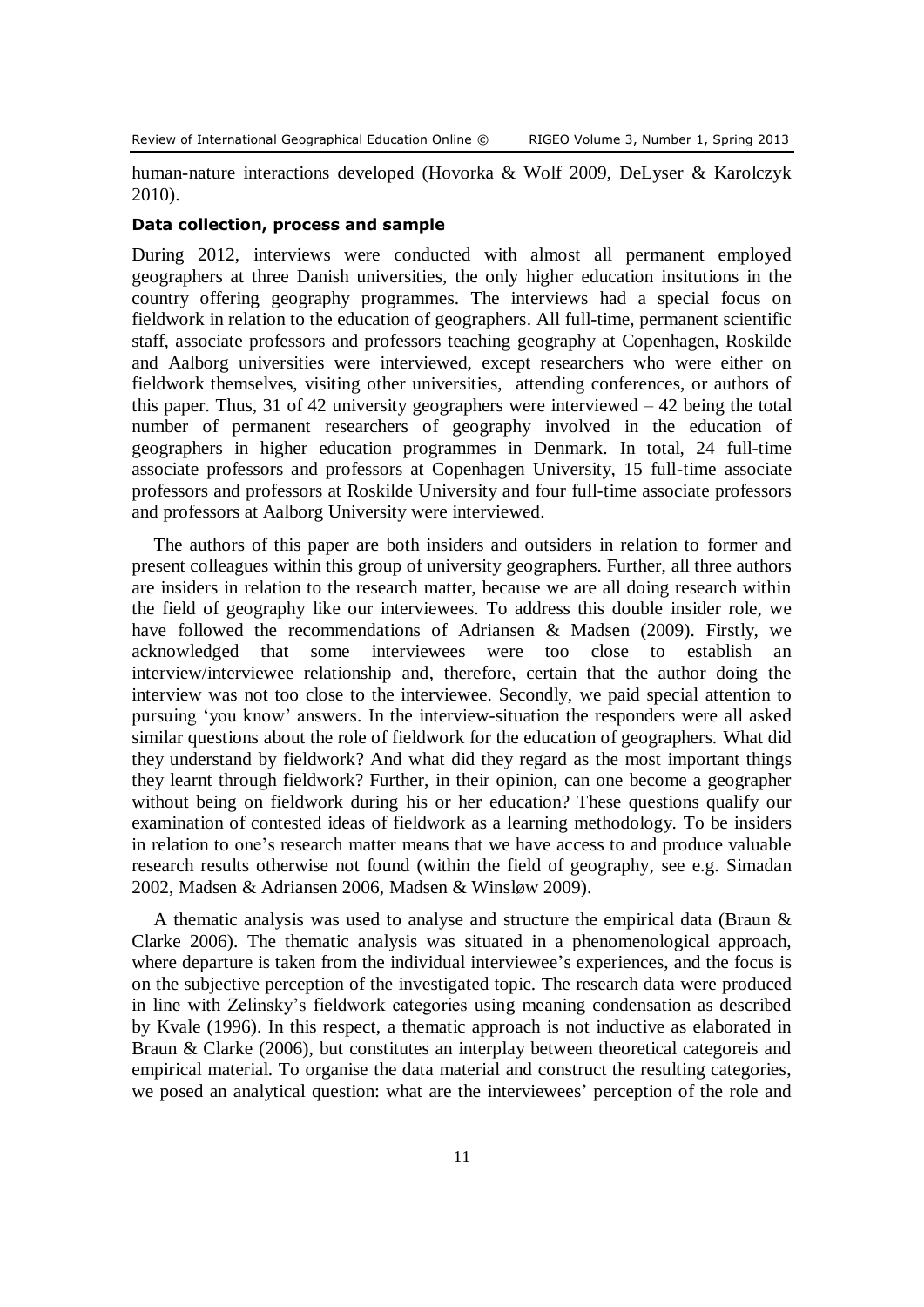relevance of fieldwork in the education of geographers in relation to the outcome for the students, and in relation to the students' process of becoming a geographer?

Interview methods are valuable in the analysis of contested ideas of fieldwork, but were also supplemented by examination of study regulations to explore the formal depictions of fieldwork. Since study regulations can be acknowledged as the 'law' that constitutes the legal and administrative basis, they are considered to be a useful analytical object reflecting the background from which courses, curricula and educational practices develop (Roskilde University 2006, Copenhagen University 2009a, 2009b and Aalborg University 2010a, 2010b, 2011). Thus, in these documents fieldwork, field courses and fieldwork requirements were identified.

# **Findings**

# **History of geography education in Denmark**

The teaching of geography in Danish universities has both in the past and in the present sought academic identity through 'the geographical experiment'; that is, 'an experiment in keeping nature and culture under the one umbrella' (Livingstone 1992:190). Indeed, in 'Jorden og Menneskelivet' (The Earth and the Human Life), the tellingly entitled four-volume handbook that for some decades was core reading for Danish students of geography, the field was (with an underlying measure of environmental determinism) specified in this way:

*The task of geography is to depict the Earth as the home and field of activity of human beings. Land and people, nature and culture, are the topics the geographer strives to connect; his [sic!] goal is to demonstrate how human life and culture are conditioned by the Earth's natural conditions and utilise the possibilities afforded by the Earth's nature (Vahl & Hatt 1922: 1; here quoted in translation from Larsen 2009:15).* 

As one may note, fieldwork is not far from the heart, the methodological study that brings together nature and culture, land and people.

In their emphasis on the physical conditions for economic life, Vahl and Hatt could be said to follow the tradition of Malthe Conrad Bruun (1775–1826), the exiled Dane, who in Paris (as Malte-Brun) authored the renowned *Précis de la Géographie Universelle* (1810–1829) and, in 1821, co-founded the first geographical society, Société de Géographie (Bredal 2011). As we will outline in this section, such focus on the human-nature relationship has been both a cornerstone and a stumbling block in the evolution of Danish university geography, in which the notion and use of fieldwork seems to play its part.

In name, if certainly not always in practice, geography has been a part of the Danish university world since c.1635, when the first professor of geography and history was appointed at Copenhagen University. Until the establishment of Aarhus University, in 1928, Copenhagen housed the only university in Denmark. Yet, the field was for long a more or less neglected appendage to other teaching and research interests, and we have to look to the second half of the nineteenth century for the emergence of geography as a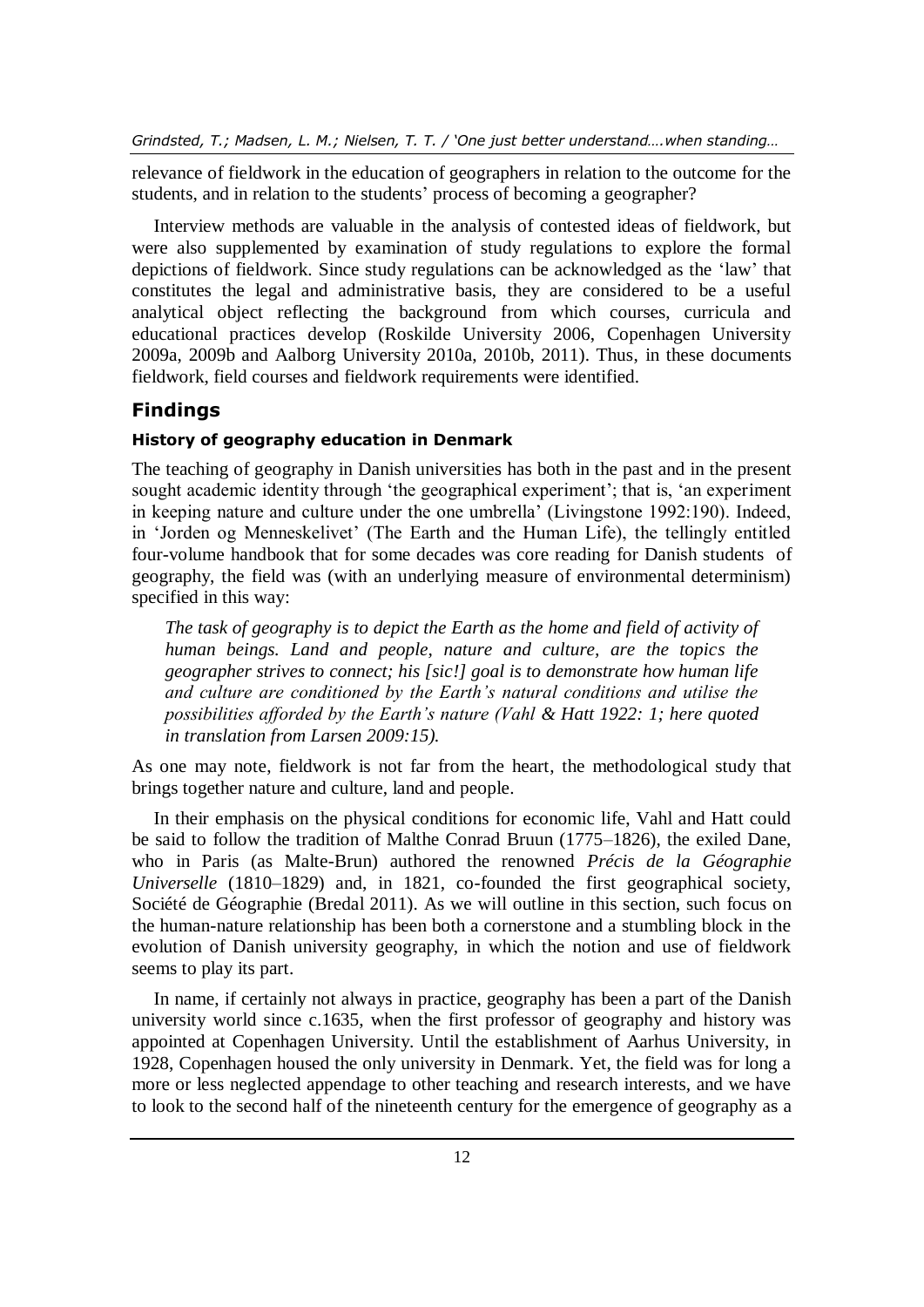distinct university discipline (Christiansen, Kingo Jacobsen & Nielsen 1979). As in several other countries, the establishment of Danish university geography was preceded by the 1876 formation of a geographical society: The Royal Danish Geographical Society (RDGS). The establishment of the RDGS was not detached from educational questions. Its object was (and is) thus 'both to further knowledge about the Earth and its inhabitants and to extend the interest in the geographical science' (quoted in Christiansen 2005:7), and one of its architects, Edvard Erslev (1824–1892), was a prominent autodidact geographer, a teacher of school geography and the author of several influential geographical textbooks. Yet, the initiators mainly represented military, commercial and explorative interest (Illeris 1999, Christiansen 2005).

The RDGS played a part in the establishment of Danish university geography, but it was particularly the introduction of geography as an upper secondary school subject – and the resulting need for qualified teachers – that, in 1883, led to the appointment of Ernst Løffler (1835–1911) as reader in geography. Løffler's position, which five years later was transformed into a professorship, was thus directly linked to the 1883 introduction of a graduate-level final examination (skoleembedseksamen) in natural history and geography aimed at teaching in the upper secondary school. Shortly before his death, Løffler wrote that it had been the vocation of his life 'to bring geography to our university as an established and fully-entitled subject' (quoted in Buciek 1999:41), and his personal struggle to get an academic foothold was intimately linked with the establishment of geography at Copenhagen University. Much like Halford Mackinder argued that it 'is the duty of the geographer to build a bridge across the abyss', between the natural sciences and the study of humanity, '[l]op off either limb of geography and you maim it in its noblest part' (Mackinder 1887:145), Løffler found that 'neither nature nor the human life can be excluded without in that way maiming geography as a science' (quoted in Christiansen, Kingo Jacobsen & Nielsen 1979:393). Also, for Løffler, a 'holistic' approach to human-nature relationships was a key to the academic identity of geography. He emphasised the human side, however, and was not pleased by the discipline's drift towards the natural sciences in the last decade of his life (Buciek 1999). It should in this respect be kept in mind that the introduction of geography had been met with scepticism at the Faculty of Science, which questioned the need of geography, as 'all the component parts of the field are already present'; this opposition was particularly overcome by the new need for geography teachers (Christiansen 2005:13). The education of teachers for the upper secondary school came in many ways to mark the development of Danish geography education for the next hundred years. In the words of Martin Vahl (1869–1946), professor of (physical) geography (1921–1940): 'the vast majority of those who study geography at Copenhagen University intend to become teachers in the upper secondary school' (Vahl 1924:122). In fact, looking back on the early history of geography at Copenhagen University, three geography professors found that 'scientific geography has paid dearly for sacrificing so much of its strength on the altar of the school' (Christiansen, Kingo Jacobsen & Nielsen 1979:391).

To qualify graduates for the upper secondary school was also the primary reason for establishing Danish geography education at Aarhus University. More specifically, the aim was also to qualify history graduates to teach geography. For this reason, and in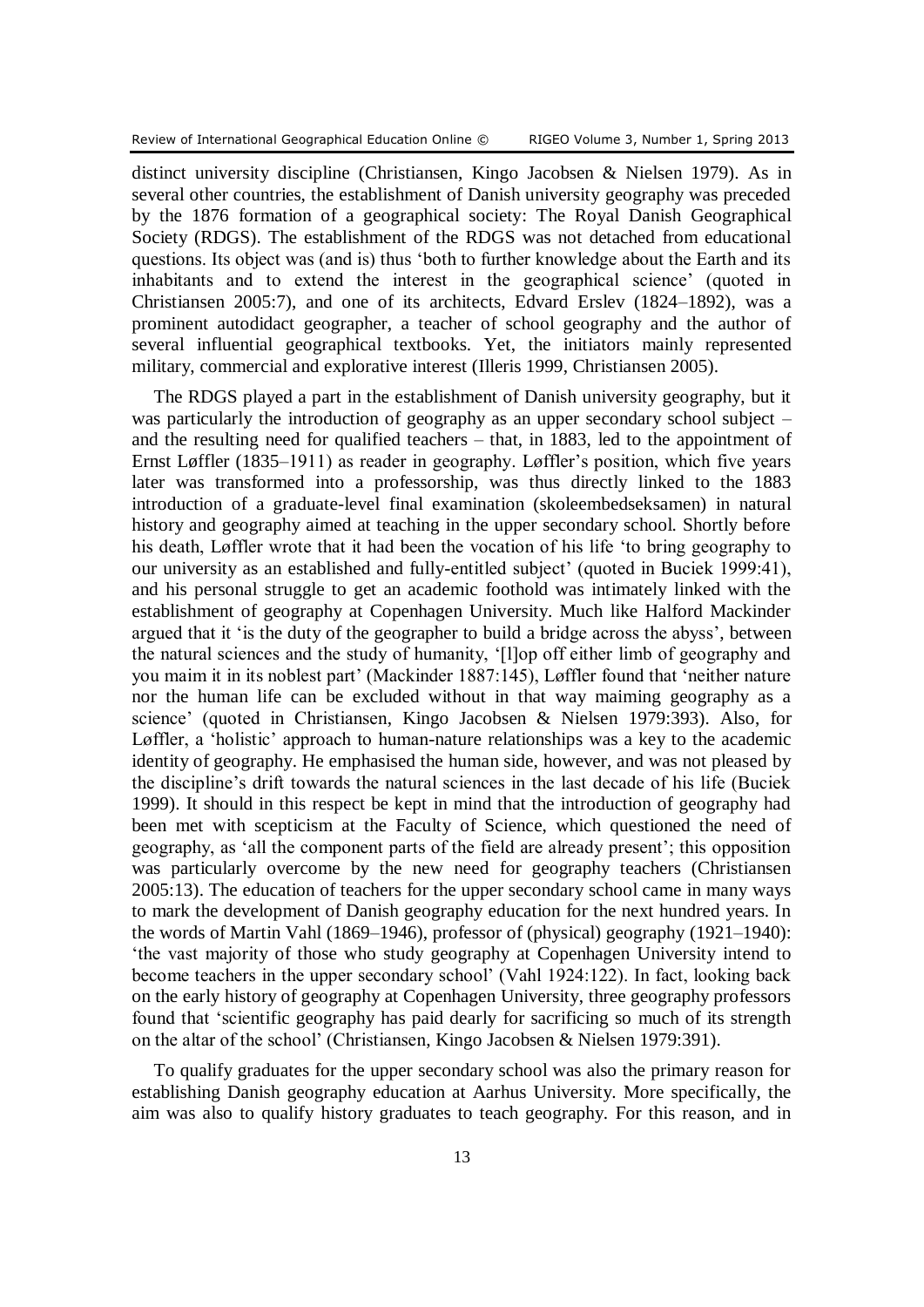contrast to the situation at Copenhagen University, the chair in geography was situated at the Faculty of Arts. This was undoubtedly the reason for the Copenhagen professors' emphasis on physical geography!

Today, Aarhus University no longer offers a Master's Degree in Geography, and many related disciplines at the university have substituted much of what geographers previously regarded to be core geographical themes. In contemporary Danish universities, a Geography Master's Degree is offered at Aalborg, Copenhagen and Roskilde. The three institutions, however, have quite different educational structures and organizational traditions, which make them interesting subjects for analysis. The diversity in teaching geography is still set to be inherited by the history-geographical battlefields described above of which human-environment relationships continue to provide dynamism, enthusiasm and lively discussion. Intended learning outcome is always influenced by political configurations. Fieldwork by no means counteracts, but remains a gathering point for human and physical geography to assemble as 'curricula constructs' and to determine how fieldwork is taught (Illeris 2012).

### **Present education of Danish geographers and fieldwork affiliations**

In the Danish school system geography is taught as an independent subject from lower secondary school (7–9 class) and in upper secondary school  $(1-3 \text{ G})^4$ ; it is mandatory in the first year and optional in the following two years. In primary school, geography is taught in 1–6 as 'Natur og teknik' (Nature and Technology) together with physics, chemistry and biology.

The education of teachers in Denmark is split in two: one for primary teachers that takes place at University Colleges (CVU), and one for secondary teachers and university teachers that takes place at the universities. Besides the keen relationship between geography at university and in upper secondary school, which is demonstrated in the history of geography education, contemporary geography is also characterised by strong relations between the geography curriculum at university and the secondary level. Within the last 30 years, the subject of geography has lived a turbulent life in secondary school (STX and HF). The relation between human and physical geography has been in focus especially. In the beginning of the 1970s, geology disappeared from the school subject of geography and physical geography could only be included to explain cultural problems. Thereby, human geography alone denoted the subject (Dolin 2007). In the 1980s, the role of geography in secondary school was threatened and the number of hours was reduced significantly. However, today the relation between human and physical geography is equal. With the reform of 2004 (known as the Gymnasiereformen 2005), geography was once again threatened and almost did not survive in secondary schools. The argument was that geographical knowledge was obtained in other subjects. However, due to a focus on geography as a science subject geography survived even more reduced and now under the name physical geography.

 $\overline{a}$ 

 $4$  In Denmark there are four types of upper-secondary schools giving equal opportunity to enter the higher education system (HTX, HHX, HF and STX). STX is a non-vocational general type of upper secondary school; HF is the same but focused and can be completed in two years compared with three years for STX. Both HHX and HTX are vocational schools specializing in business and science and technology respectively. Only at STX and HF is geography part of the curriculum.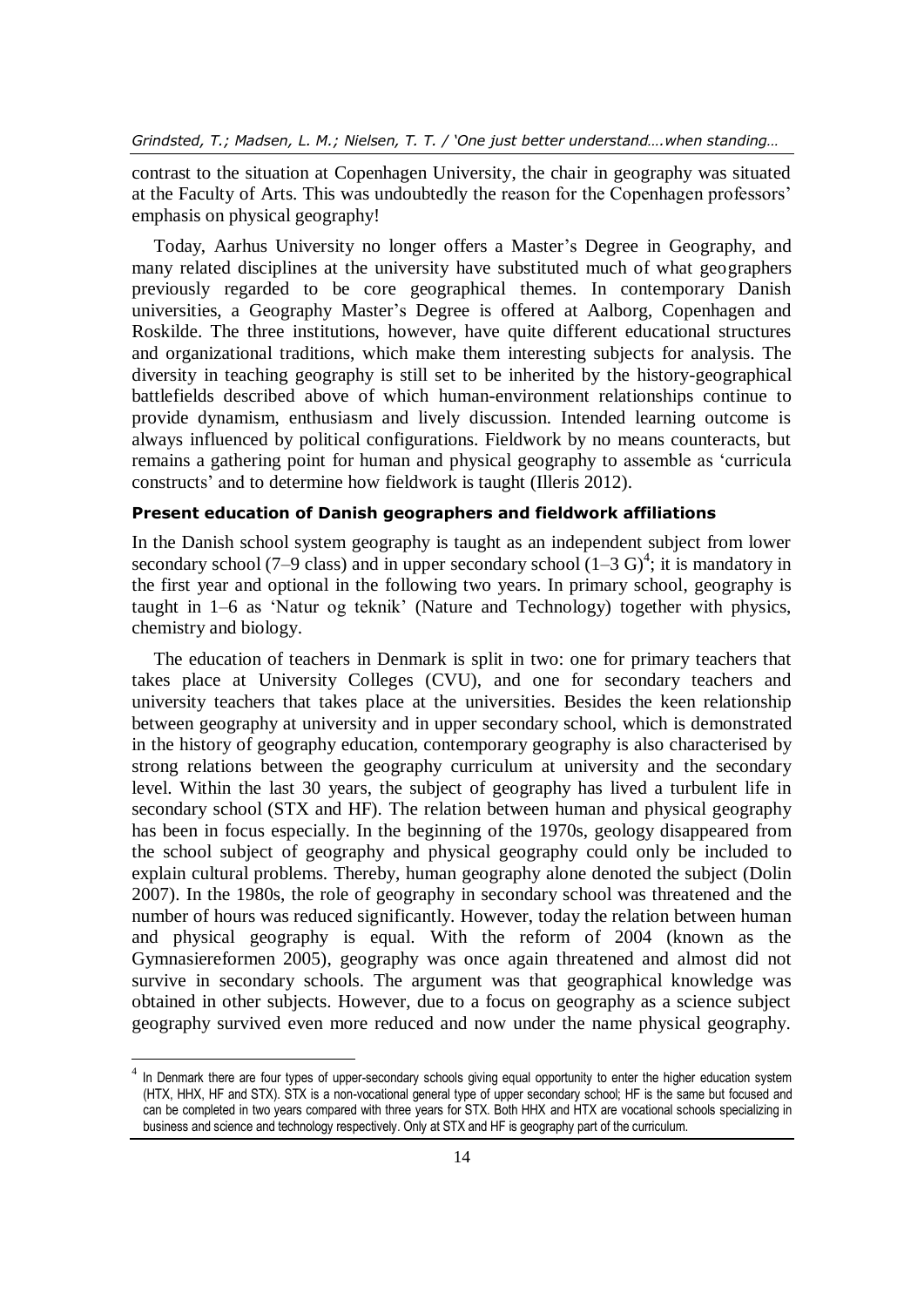This has meant a restructuring of learning objectives and a focus on new teaching approaches (Volkers 2007).

There has been a dual relation between the development of geography at the universities and the secondary level. It has been argued that the 'collapse' of the subject in secondary school was the result of the extensive discussions in the 1970s about the identity of geography at the university level as regards human and physical geography (Dolin 2007). However, the changes in the secondary geography curriculum have also led to changes in the university curriculum. For example, the secondary school reform of 2005 and later changes have served as leverage at the university by introducing structural changes to curricula in order to comply with upper secondary school teacher requirements (BEK nr 692 af 23/06/2010, and BEK nr 735 af 22/06/2010).

At all three universities (Copenhagen, Roskilde and Aalborg), where an education in geography is offered, both physical and human geography are taught. Thus, both research and teaching in physical and human geography take place.

Geography at Copenhagen is organised to allow students to have a minor subject besides geography (and vice versa). Therefore, 45 of 180 ECTS at the undergraduate level are allocated to a subdicipline to meet the upper secondary teacher requirements. The structure of the study complies with secondary school reform to educate two disciplinary teachers. Thus, bachelor students are introduced to core geographical theories and methods that correlate themes required to educate upper secondary school teachers. Based on problem-based analysis students are introduced to obligatory courses in physical and human geography. Obligatory courses for undergraduate students are, among others, Basic Statistics (7.5 ECTS), the Physical & Human Landscape (15 ECTS), GIS & Cartography (7.5 ECTS) and Climate, Soil & Water (7.5 ECTS) (Study regulation 2009a).

At graduate level secondary school requirements no longer give precedence to courses offered. Students choose one of the six specialisations offered that differentiate the Master of Science in Geography & Geoinformatics into the following qualification profiles: 1) Ecological Climatology and Climate Changes, 2) Geomorphology, Processes and Landscapes, 3) Global Environmental Soil Sciences, 4) Remote Sensing of the Bio-Geosphere, 5) Environment, Society and Development and 6) Transformation of Cities and Landscapes (Study regulation, 2009b). Thus, the education is structured to give core geographical qualifications supplemented with qualification profiles of the student's choice.

As for fieldwork requirements in study regulations at the University of Copenhagen, two obligatory field courses are given at bachelor level. The organisational structure does not per se encourage interdisciplinary links between physical and human geography – one field course is given in human (7.5 ECTS) and physical (7.5 ECTS) geography respectively. At graduate level 15 ECTS are allocated to six optional courses of which four are field courses: Field- and method course (15 ECTS), Field and method course SLUSE (15 ECTS), Faces analysis and field techniques (7.5 ECTS) and Process studies and field technique (7.5 ECTS) (Study regulation 2009b).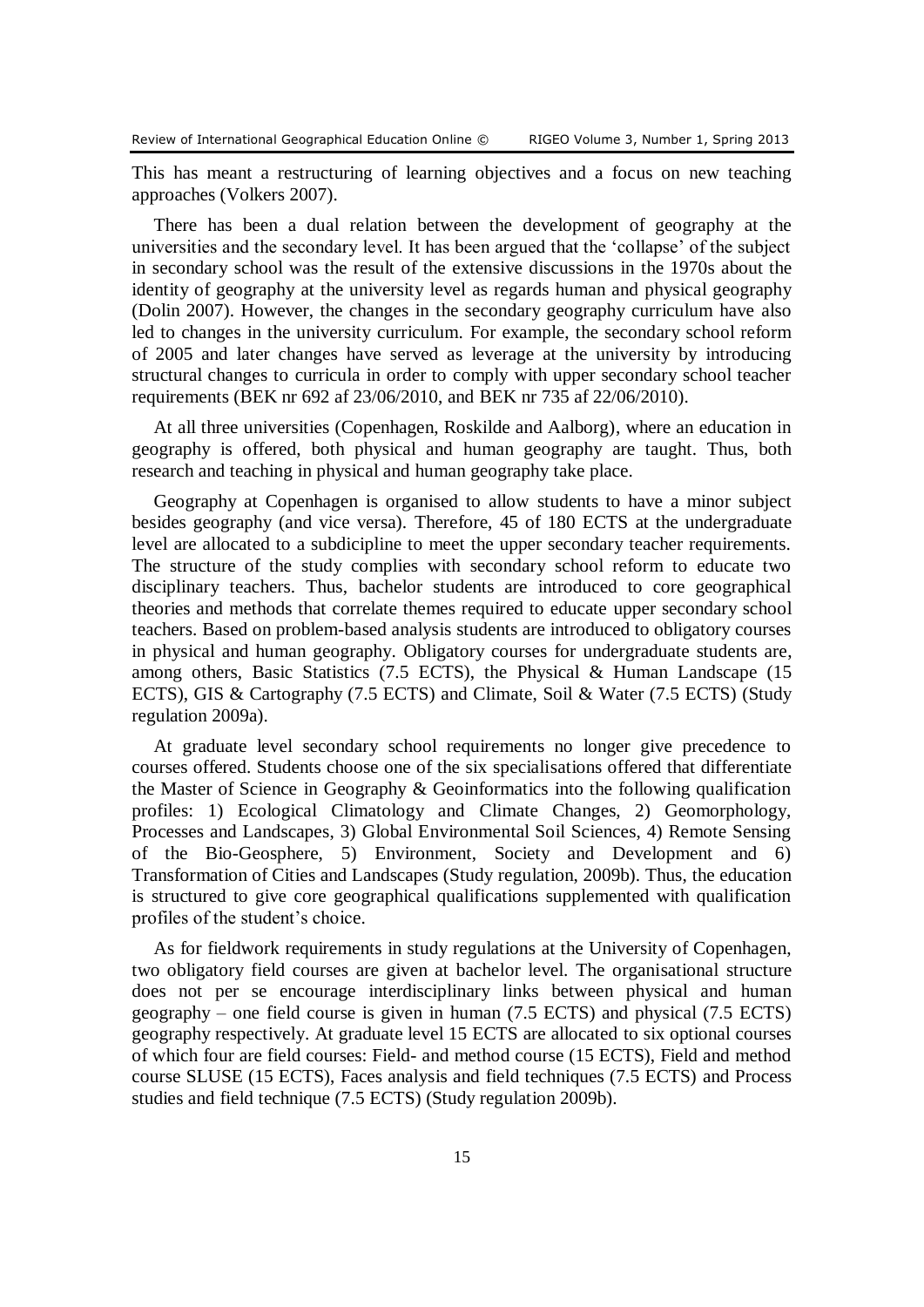Geography at Roskilde is strongly influenced by the university's tradition in problem-based learning (PBL) since its birth in 1972. Today, all education is still organised around one and a half year's interdisciplinary study either within arts and humanities, social sciences, natural sciences or human-technological sciences. For this reason, specialisation within geography takes place after one and a half years of study. Moreover, students supplement geography with another discipline at bachelor and Master level. The diversity and multivariable skills among the students gives a profound interdisciplinary milieu when introduced to geography. This is continued in geography; the study regulation requires problem-based group work so that students 'collaborate with each other – also with students from another scientific background  $($ ...) which fosters different perspectives and resources to solve a scientific problem' (Study regulation 2006:23). Secondly, the organisational structure of the education seeks to establish overlapping functions between physical and human geography: 'students should be able to look upon scientific problems and solutions in an interdisciplinary approach – not only from particular disciplinary premises, but also by including relevant theories, methods and philosophical interpretations from related disciplines' (Study regulation 2006:23). Thus, students have courses, seminars and lectures accounting for 15 ECTS each term and problem-based group work accounting for 15 ECTS, in which students under supervision specialise in a geographical topic of their choice.

As regards fieldwork requirements, one obligatory field course (7.5 ECTS) encompasses 'further specialisation within cultural, human and physical field methods' (Study regulation 2006:12). The course requires 2–3 weeks of fieldwork in another country plus planning and reporting. It is worthwhile emphasising that the fieldcourse is not seperated in terms of human and physical geography as is the case at Copenhagen and Aalborg universities. In practice, however, physical and human geographers tend to form groups and lecturing activities within their particluar discipline during the course.

Geography at Aalborg University has a similar model; problem-based learning (PBL) as a fundamental learning approach throughout education. However, geography remains a full-time study both at undergraduate and graduate level. Hence, the education of geographers is organized around problem-based group-work (Study regulation 2011). Geography is a five-year study, however; education is structured in such a way as to allow students to have a minor or major subject besides geography in order to meet the upper secondary school teacher requirements. You may choose to study geography for one and a half years and another discipline for three and a half years (or vice versa), or geography for five years. In relation to fieldwork requirements, in the study regulation we find a similar structure as that at Copenhagen University. At bachelor level two obligatory 5 ECTS courses are offered, in human and physical geography. At graduate level two obligatory courses are offered in physical geography which includes fieldwork methods (Applied Methods in Physical Geography, 20 ECTS and Measurement Technology and Data Acquisition, 5 ECTS). Both courses emphasize the ability of students to: 'plan a literature review and field and/or laboratory work. […] and plan and carry out the measurement program for field and laboratory measurements' (Study regulation 2010c:10). There are no obligatory fieldcourses or requirements for the Master in Integrative Geography (Study Regulation 2010a).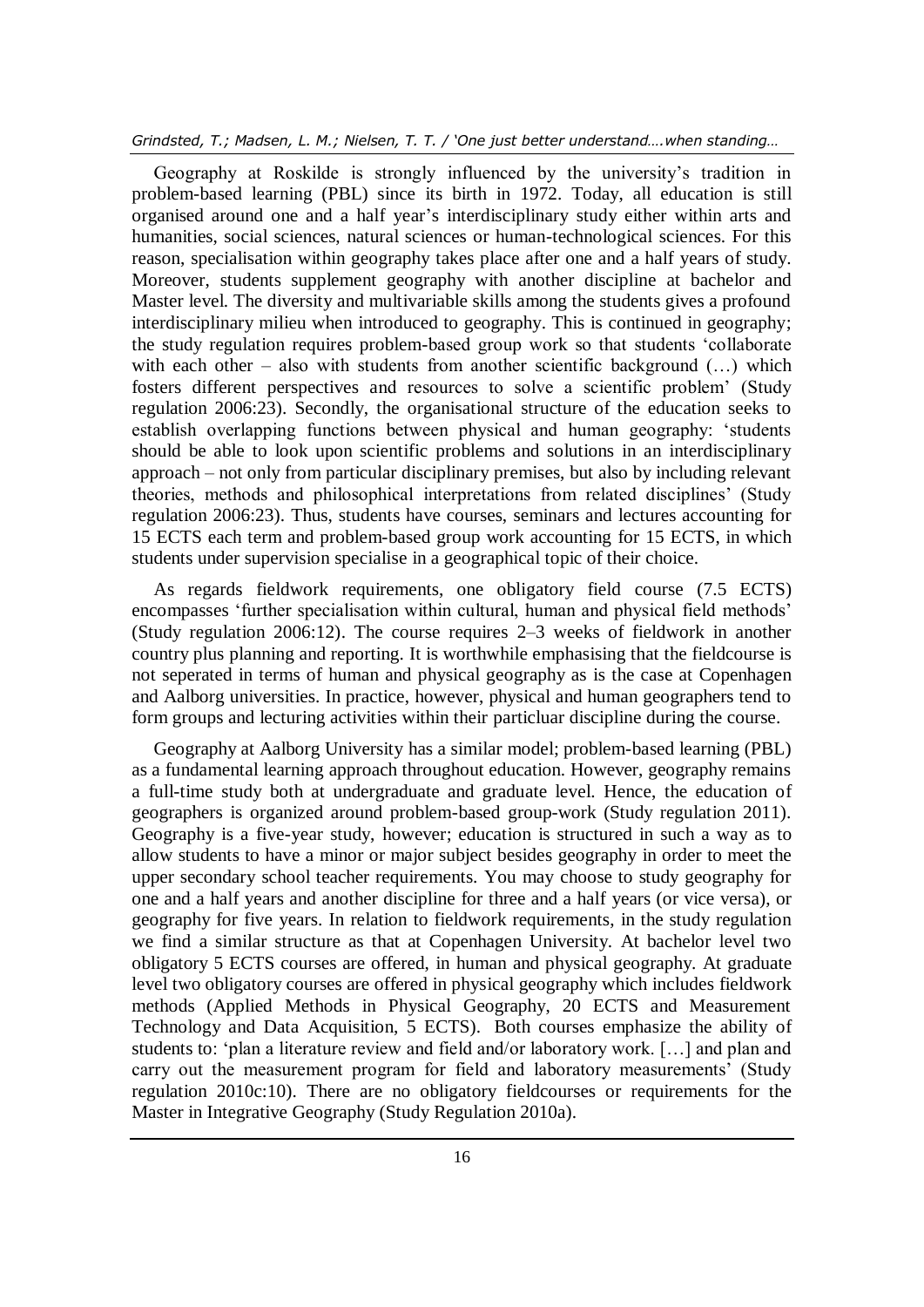Review of International Geographical Education Online © RIGEO Volume 3, Number 1, Spring 2013

In terms of all three university educational programmes in geography, the fieldwork supplements the students field projects as well as problem-based groupwork projects, bachelor and master theses. Despite quite different organisational structures, as regards how fieldwork is introduced to future geographers or the educational structure in general, only little variation in learning objectives is identified between the three educations in Denmark. Thus, the ability to identify and methodologically process complex geographical questions as well as understand spatial differentiation and how physical and social structures work in different scales remain core requirements. Moreover, students should be able to evaluate critically their own geographical qualifications and relation to other fields of science, and differentiation in theory, methods and empirical data from neighbouring disciplinary constructs (Study regulation, Copenhagen 2009b:3, Roskilde 2006:23, Aalborg 2011:4). Furthermore, it is emphasised that becoming a geographer allows students to plan their own learning strategies, visions and contexts that lead to critical and independent geographical analysis. Differentiation and the mobility of learning- and interpersonal skills are accentuated geographical qualifications, which enable students to collaborate in interdisciplinary teams as well as reflect upon their own field in relation to associated disciplines. These competences are, according to the interviewing material, in particular, associated with inclusion of fieldwork in the education of geographers (Interview 2012).

#### **Fieldwork as a learning methodology**

In the following, we examine the notions of fieldwork among current university geographers in Denmark. We found that the ways in which geographers perceive and conduct fieldwork are endlessly varied. Still, it is possible to condense common and conflicting fieldwork characteristics that are considered valuable in becoming a geographer. Fieldwork means being situated in a multitude of interconnections that allow students to reflect upon their own geographical imaginations; the context or community they are situated in brings together a range of tacit knowledge, everyday knowledge and expert knowledge (interview 2012). Through a multitude of interactions the fieldworker slowly develops a sense of what should be considered important, contradictory or repulsive: 'Fieldwork is like a handicraft; one needs to learn through education, especially students should obtain a critical attitude towards their field and their own situatedness in compiling field data' (Interview 2012).

Fieldwork is a craft that students should excel in, because it is a learning methodology that can be used to build up a good sense of geo-spatial appreciation. Thus, Danish university geographers strongly advocate the practice of fieldwork as a means of allowing students systematically and critically to make their own experiences of spatiality and exploration of an area. They should be trained to conduct this independently and be able to combine a multitude of probe samplings and triangulation strategies to understand complex correlations in their contextuality (Interview 2012).

One of the major recurrences in the interviewing material is that the education of geographers would be impoverished if fieldwork were eliminated. Even for those geographers who said that one could in principle become a geographer without fieldwork, they also contemplate that one miss an dimension, even if this missing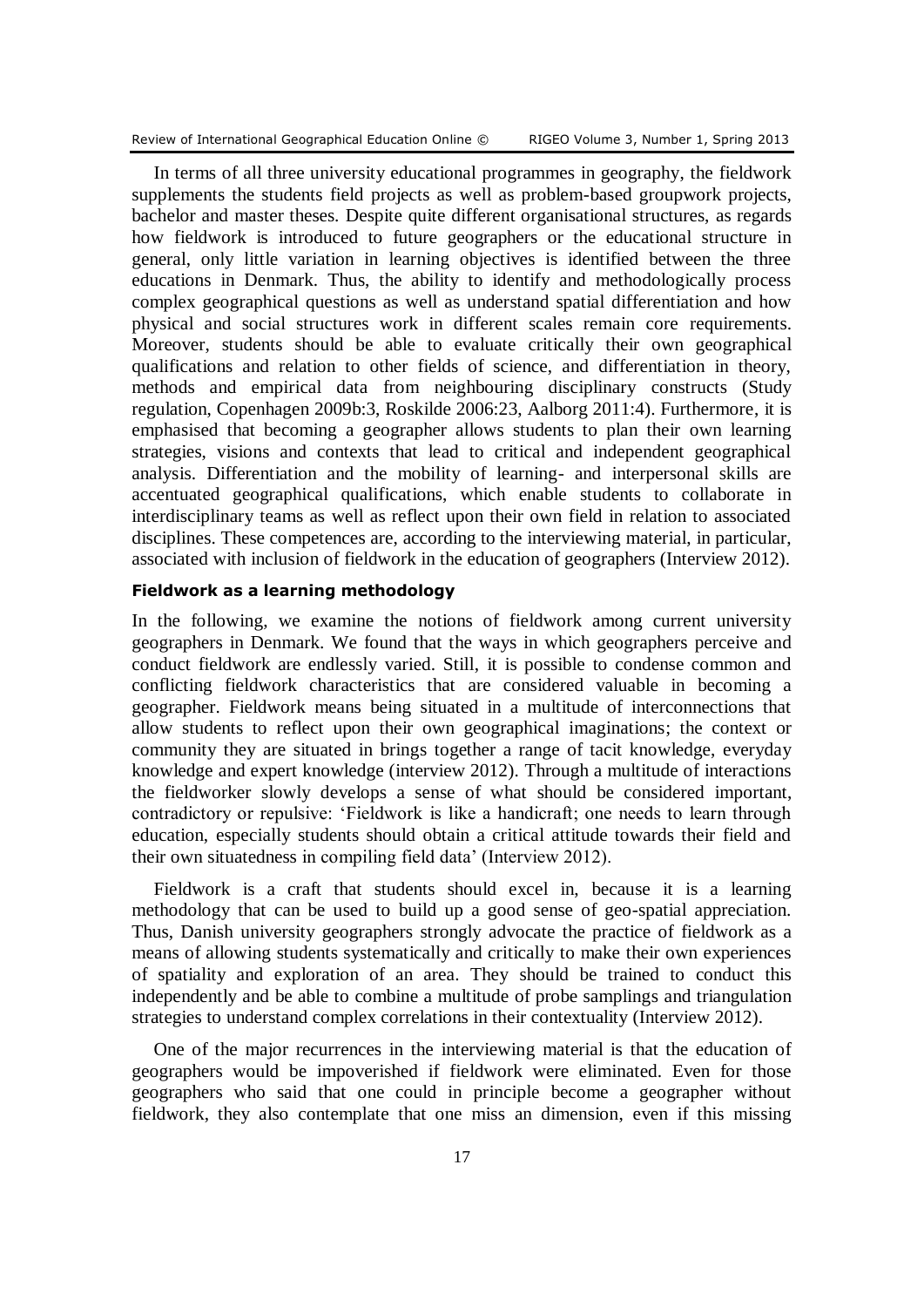dimension remains undefined. To the question 'Can you become a geographer without doing fieldwork during your education?' 23 answered 'no', 1 answered 'yes' and 7 answered 'yes' but it will be an impoverished education (Interview 2012). This missing dimension is not at all easy to capture and hold an element of tacit knowledge or cultural schooling that few of us reflect upon in our daily practices as geographers. Yet, fieldwork as a learning methodology holds a strong position and only one geographer did not find fieldwork necessary in becoming a geographer, which corresponds to the findings by Scott, Fuller & Gaskin (2006). This missing dimension is represented in many forms and connotes a mysterious experience. It involves being visually confronted with the field and thus to ascertain synchronously different and liveable geographical representations: 'students always become more enthusiastic after being in the field; one suddenly just understands matematical formulas much better having seen the natural laws at work right in front of you' (Interview 2012). The mysterious learning element represented in the interviews corresponds to the findings of a British review: 'fieldwork gives opportunities for learning which cannot be duplicated in the classroom. It greatly enhances students' understanding of geographical features and concepts, and allows students to develop specific as well as general skills' (HMI 1992, here quoted in Fuller et al. 2006:199).

Knowledge and processes of realization are mutually associated with a given learning environment. Realization is often recognized as something tacit and is actively influenced by the learning environment (Illeris 2012). In the following, we view fieldwork as a learning methodology, which demonstrates a multitude of leaning processes that take place as a hybridity between different 'kinds' of information. Tacit knowledge experiences, we argue, are important learning outcomes of fieldwork.

This shared and tacit knowledge are difficult to define, yet learning to codify knowledge in the interaction with the field and understanding the different spatiotemporal dynamics and processes give rise to experiencing the richness of the learning process during fieldwork. The following sections use Zelinsky's (2001) categories of fieldwork to capture and elaborate the different traditions regarded as important by Danish university geographers in the 'tacitity of becoming' a geographer through fieldwork. As mentioned, according to Zelinsky, there are three general categories of fieldwork: fieldwork as a commercialised practice with the normative agenda to support the interests of a client; fieldwork as a scientific activity to solve a research question with reflective rather than commercial ambition; and fieldwork as an adhoc, impulsive and informal practice (Zelinsky 2001). Only the two latter conceptions of fieldwork were identified in the interviewing material. We discuss Zelinsky's categories by condensing three subordinate categories of fieldwork into a learning methodology. These are: fieldwork as an outdoor laboratory, fieldwork as sensuous realisation and fieldwork as a meta-theoretical practice (as shown in Table 1).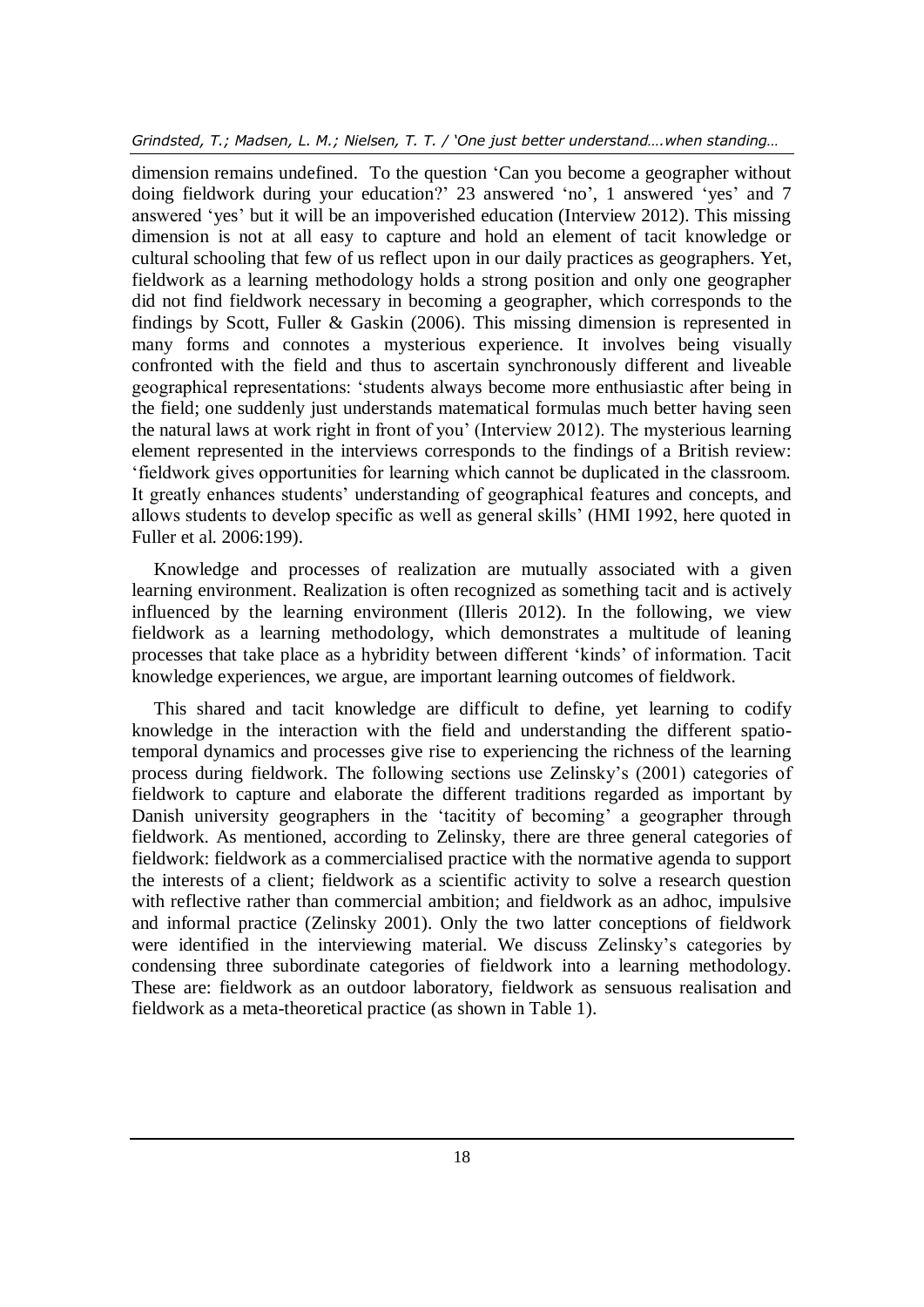#### **Table 1.**

*Three categories of fieldwork as a learning methodology found among Danish geographers in higher education.*

| Fieldwork as an outdoor<br>laboratory                                                                                                                                                                                                                                                                                                                                                                                | Fieldwork as a sensuous<br>realization                                                                                                                                                                                                                                                                                                                                         | Fieldwork as a meta-<br>theoretical practice                                                                                                                                                                                                                                                                                                               |
|----------------------------------------------------------------------------------------------------------------------------------------------------------------------------------------------------------------------------------------------------------------------------------------------------------------------------------------------------------------------------------------------------------------------|--------------------------------------------------------------------------------------------------------------------------------------------------------------------------------------------------------------------------------------------------------------------------------------------------------------------------------------------------------------------------------|------------------------------------------------------------------------------------------------------------------------------------------------------------------------------------------------------------------------------------------------------------------------------------------------------------------------------------------------------------|
| <b>Characteristics</b><br>The transference of the<br>laboratory to the field is<br>more than merely<br>upscaling the laboratory.<br>Fieldwork as an outdoor<br>laboratory offers an<br>approach not possible to<br>duplicate at home. The<br>contextuality of the field is<br>actively beeing involved in<br>data sampling, processing<br>and analysis. From spatio-<br>temporal 'aha' erlebnis<br>towards erfarung. | <i>Characteristics</i><br>The flaneur fieldworker is<br>an archetype to read spatial<br>representations. An<br>approach in which senses<br>and experiencing the place<br>are actively involved in the<br>fieldwork, not only the<br>intellect. Intuition and<br>imagining the field as<br>active information carrier<br>is possible when schemes<br>and control are set aside. | <b>Characteristics</b><br>Fieldwork as a dialectical<br>approach to involve<br>actively relations<br>between theory and<br>practice. Fieldwork is a<br>process of learning how<br>to operationalise theory,<br>qualitatively or<br>quantitatively, as a<br>standardised, schematic<br>analytical approach,<br>though sometimes<br>revised under fieldwork. |
| Example by quotation<br>'Much can be learned<br>theoretically from books,<br>classes and so on, but to<br>develop theoretical work<br>into understandings, it be<br>climatological, geological<br>or hydrological processes<br>in nature, one has to be in<br>the field to understand the<br>full potential of spatial<br>analysis'                                                                                  | Example by quotation<br>To be able to actively<br>involve the field as<br>information carrier, and to<br>understand the interactive<br>proces between field,<br>practice and theory'.                                                                                                                                                                                          | Example by quotation<br>The fulfilment of theory<br>and operationalisation of<br>theoretical concepts in<br>the field'.                                                                                                                                                                                                                                    |

In the following subsections, we explore the three categories of fieldwork as a learning methodology (shown in Table 1).

#### *Fieldwork as an outdoor laboratory*

Fieldwork as an outdoor laboratory is expressed in two forms. The first is a one-to-one constellation of the laboratory, meaning that the laboratory is simply transferred to the field. The second form conceives of fieldwork as a methodology that offers the scientists an approach that is not possible to copy or upscale in the laboratory. Some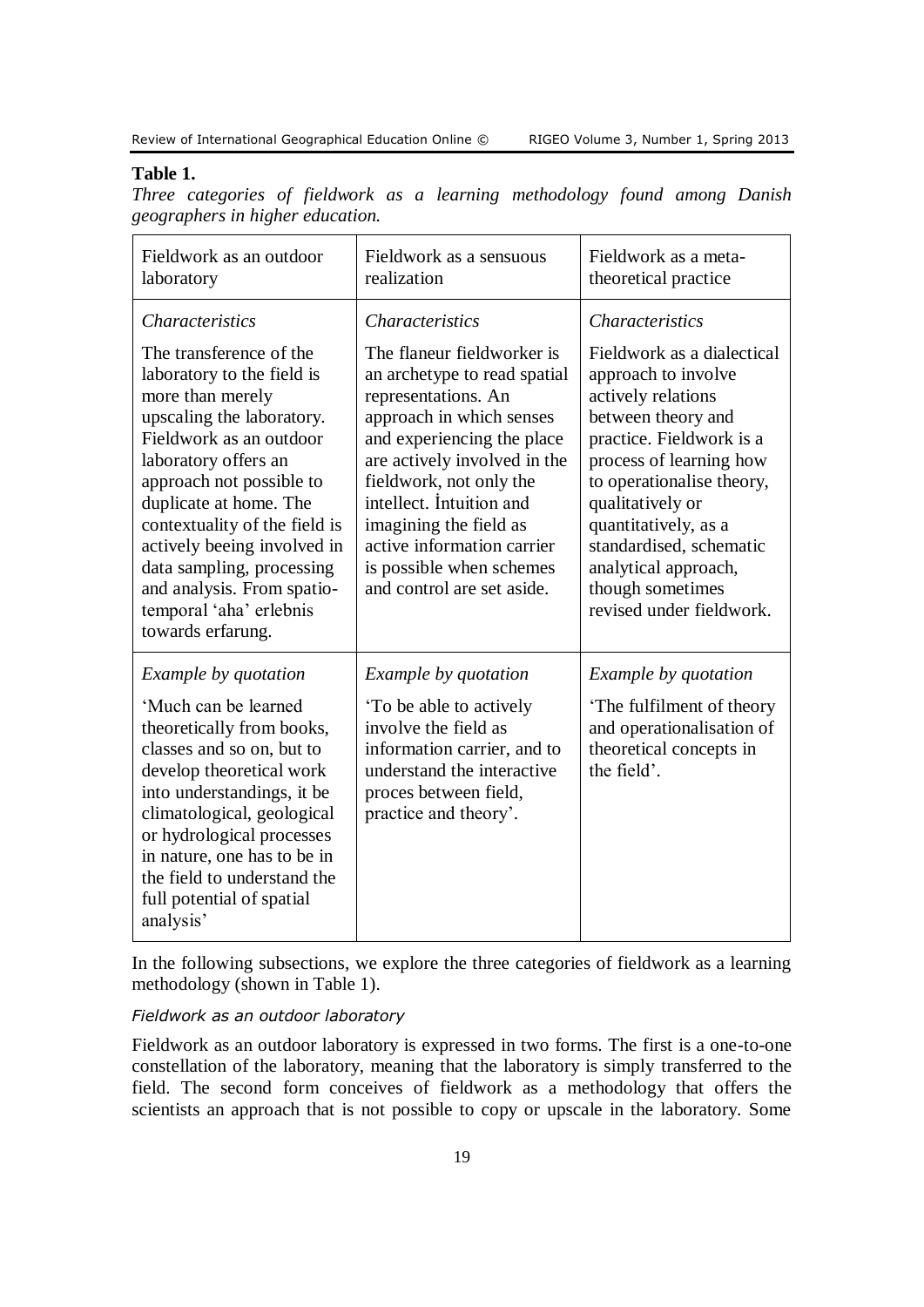sort of contextual element is catalysed into the data. It is necessary to understand under which contextual and geospatial circumstances the data are collected in order to be able to interpret the spatiality and contextual elements in analysing such data (Interview 2012). Fieldwork as an outdoor laboratory is a widely used metaphor in the interview material. Further, it is most commonly, but not exclusively, mentioned by geographers with an inclination towards physical geography. Two main configurations can be identified. One presents fieldwork as a method that gives access to objective field data. Fieldwork, in this respect, is associated with the act of objective and concise data collection; to know how to measure correctly and set up your instruments, while considering space, time and scale (Interveiw 2012). The second characteristic assumes that scientific objectification also becomes an internalised personal process to be able to collect data objectively; to learn how to address difficulties in data collection can only be learned through analytical trials and experiences. Here, an element of 'Aha erlebnis' is involved in the fieldwork process that somehow allows the fieldworker to explore observations and insights simultaneously that would not have been expected (Interview 2012). Thus, fieldwork as an outdoor laboratory suggests that fieldwork actively brings into being the context dependent elements into constructions of context independent elements or general laws: 'One just better understands natural laws at play when standing out there' (Interview 2012). What comes into play is some sort of scientific sensuousness in experiencing the field and understanding relations between wholes and parts.

#### *Fieldwork as sensuous realisation*

Fieldwork as sensuous realisation corresponds to Zelinsky's last category of fieldwork as an ad hoc based pratice (Zelinsky 2001). It is the most difficult category to grasp, but also the most intriguing in that the realisation process holds a huge amount of tacit knowledge. This perception of fieldwork is also widely present in our empirical material both from geographers inclined towards human geography and towards physical geography. In this regard, fieldwork is simply an ad hoc, impulsive effort, an adventure into unknown places. The flaneur fieldworker is an archetype used by Zelinsky to characterise fieldwork: 'altogether informal, sometimes hovering on the margins of consciousness, a sensibility ecumenically attuned to all innovations in the sensed environment, to every manner of loss, gain, and the unexpected, dedicated to absorbing a dynamic world without a set agenda' (Zelinsky 2001:7). The flaneurial fieldwork most readily comes into our minds when new countries, cultures and places are visited for the very first time. However, we may as well be in our own neighbourhood. It is how geographers record the field through the senses, and where the senses are actively involved in the fieldwork, not only the intellect. This enables the fieldworker 'to be able to actively involve the field as information carrier, and to understand the interactive process between field, practice and theory' (Interview 2012). What we suggest here, is that the informal learning environment produce a sensuous realisation in which sociospatial imagination becomes a constitutive force of representing the field visually in the nexus between everyday knowledge, tacit knowledge and professional knowledge: 'The landscape is perceived differently for people who live and work there, e.g. as spaces of production, whereas visitors may explore it as a space of recreation. To understand such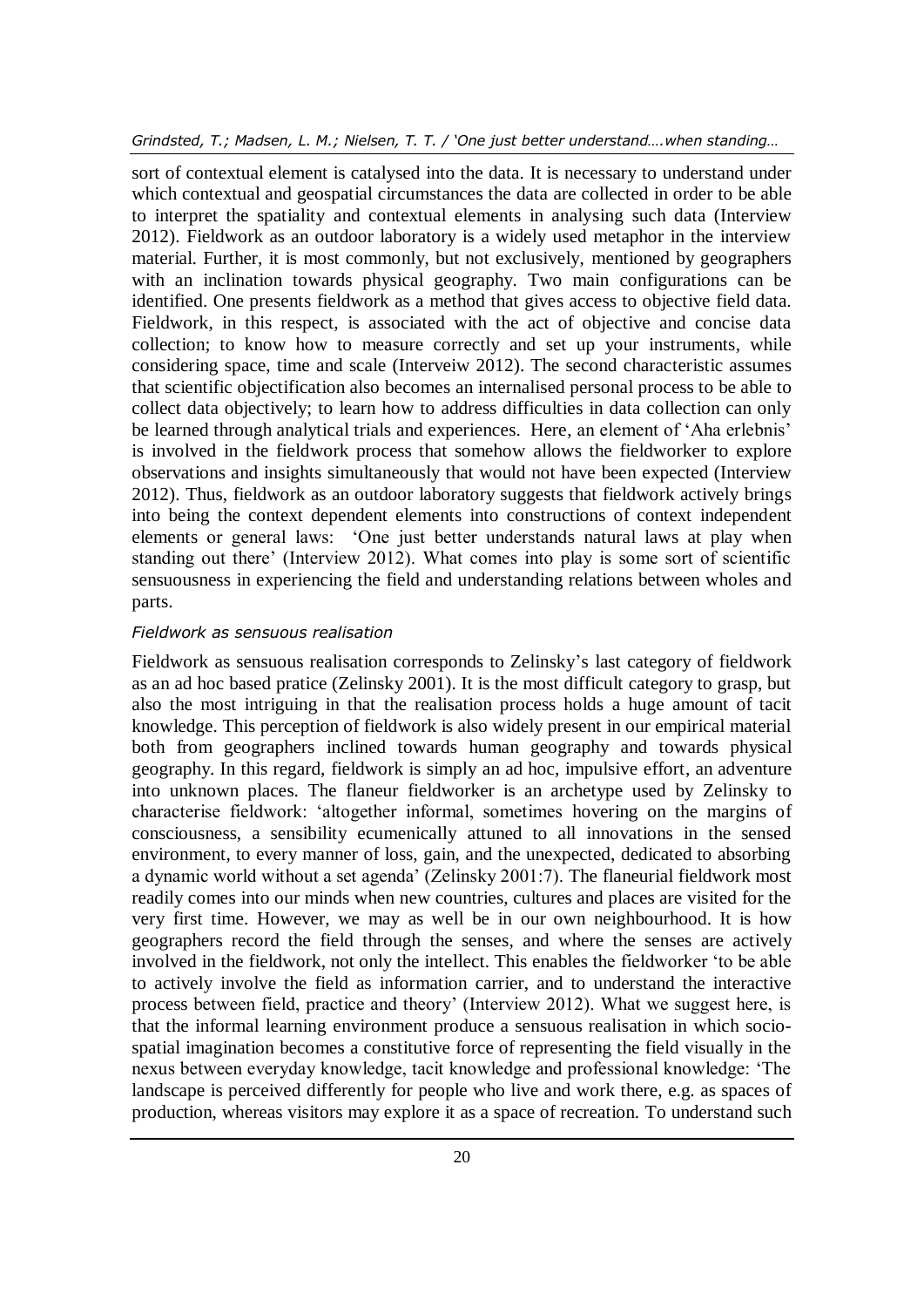very different interpretations of the very same space one needs to concider how I myself read space through senses. When I try to understand how I myself understand the field, and how I myself absorb and read space all my senses are actively involved. I also hear, smell and feel space so to speak' (Interview 2012).

Fieldwork becomes an intuitive, simultaneous and continued process in bringing together all these differnt forms of socio-spatial information. Some may claim that fieldwork as sensous realisation is neither methodologically systematic, stringent nor objective, but fieldwork as sensous realisation begins where scientific standards end, where it is no longer possible to argue objectively for all the dexterity and skills the scientific work is based upon.

#### *Fieldwork as a meta-theoretical practice*

Zelinsky's second cateogry describes a fieldwork approach applied to solve a scientific problem. Although the two previous characteristics of fielwork also suggest different meta-epistemological assumptions of ways to learn the scientific practice of conducting fieldwork, they do not grasp the duality of theory and practice. Among the interviewed university geographers, such a duality is grasped in the inherent notion of fieldwork as a constant search for new ways of understanding the problem and associated methods. By way of example, this involves learning to observe detail and wholes, in realising how things are interconnected, reconnected or detached under different circumstances: 'the fulfilment of theory and operationalisation of theoretical concepts in the field' (Interview 2012). In other words, 'in fieldwork you learn to operationalise theory, and to critically scrutinise your own or others' quantitative and qualitative representations of an area' (Interview 2012). However, it is also to synthesise, as others metioned, using the senses of hearing, seeing and feeling: 'geography has in its identity that you learn a whole lot of your understanding of the world through fieldwork' (Interview 2012). This notion of fieldwork is the less represented in our empirical material.

Fieldwork may be standardised, e.g. in understanding plant succession as climate change. Sometimes the field turns out to be different than was assumed in the field plan; this why new ways need to be integrated into the existing schema (Zelinsky 2001). A number of the interviewed university geographers mention field diary as an important process of realisation. Keeping a field diary is an important way of being aware of how new knowledge develops and becomes internalised during fieldwork. Looking back at the first field notes sometimes make the first field experiences simple, obvious, or selfevident. The diary, however, captures the tacit learning involved in fieldwork, and can reveal the significance of students' learning processes during fieldwork (Interview 2012). The field diary metaphor in the interviews becomes a manifestation of continuous interplay between theory and practice.

# **Conclusion and Discussion**

Based on an empirical study of university geographers involved in the education of geographers in higher education programmes in Denmark and their perception of the role of fieldwork in the education of future geographers, we found three subcategories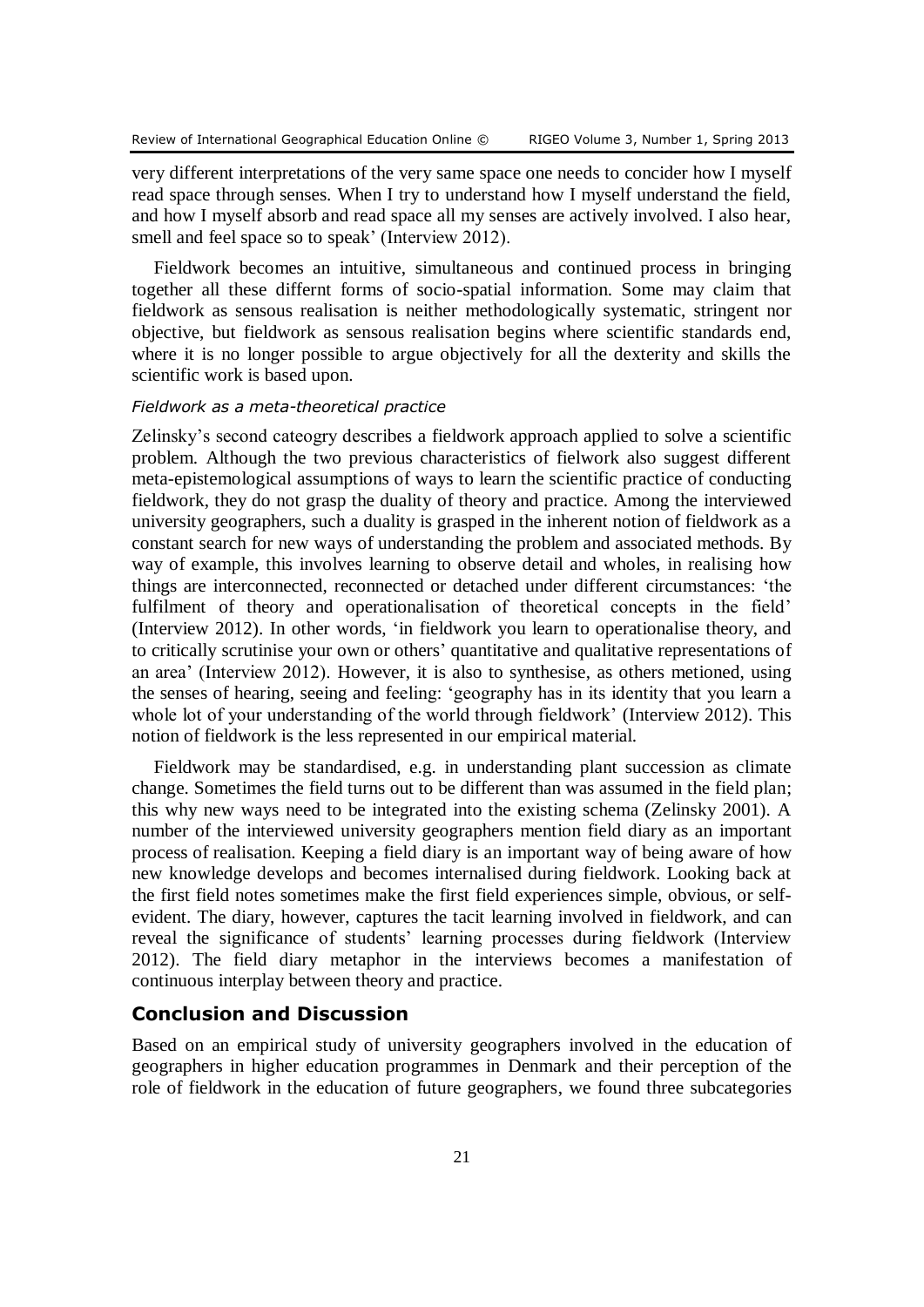of fieldwork as a learning methodology: fieldwork as an outdoor laboratory, fieldwork as sensuous realisation and fieldwork as a meta-theoretical practice.

Interestingly, the three empirical perceptions of fieldwork were not allocated to different academics or traditions, meaning that the individual researcher often encompassed more than one view of fieldwork either in relation to his or her own research or in relation to the education of future geographers. For this reason, the categories of fieldwork presented among university geographers at Danish Universities do not support the often claimed dichotomy between physical and human geography. This points towards the openness of geography as a synthesis discipline even though not realised in the individual researcher's own research practice – an openness that is also included in the teaching practice of fieldwork. Thus, when we tend to devide geography thematically into either human or physical traditions, in human-nature, earth science or spatio chronological orientations, these dichotomies express contested ideas of fieldwork that do not necessarily concide with the perceptions of fieldwork among university geographers educating future secondary school teachers. This has bearings not only on the education of geographers at the universities but also the Danish secondary school where geography is presently taught as physical geography with a significant amount of geology. In such a context, we find that fieldwork has a role to play in understanding geography as a subject that can transcend the gap between science and social science subjects. In this way, fieldwork demonstrates that real world problems can be addressed by using both physical and human geography, and that the whole is greater than the individual parts.

In our findings, one perception of fieldwork seems to align with such notion of fieldwork as transcending: 'One just better understands…..when standing out there' point of view. This perception of the value of fieldwork includes quite different sensitivities for the outcome of fieldwork. As regards moving the laboratory outside, 'something just happens' that change the perception towards the view that the meaning of fieldwork is to co-construct meaning in interrelation with the field; the whole is greater than the sum of the parts and the understanding transcends the particularity of the situation. The whole spectrum of these views acknowledges that being in the field adds something and that this something is important in the education of future geographers. In this way, the fieldwork learning objective goes beoynd what can be promulgated in curricula constructs, and becoming a geographer is also actively being involved in space.

If we turn to the literature, Scott, Fuller & Gaskin (2006) find that lecturers' perception of fieldwork was that of a pedagogical application that supports students to contextualise theory and actively helps them to carry a problem-based approach. However, while none of the respondents in Scott, Fuller & Gaskin (2006) related fieldwork to experimental learning, this is the case for the three categories of fieldwork as a learning methodology developed in this paper. Also, in the studies of Stokes, Magnier & Weaver  $(2011)$  and Wall & Speake  $(2012)$  the perception of fieldwork among university research staff is found to vary. This point to the importance of conducting studies of perceptions of fieldwork among staff in different cultural settings because as we started to address in this paper, different cultural settings give precedence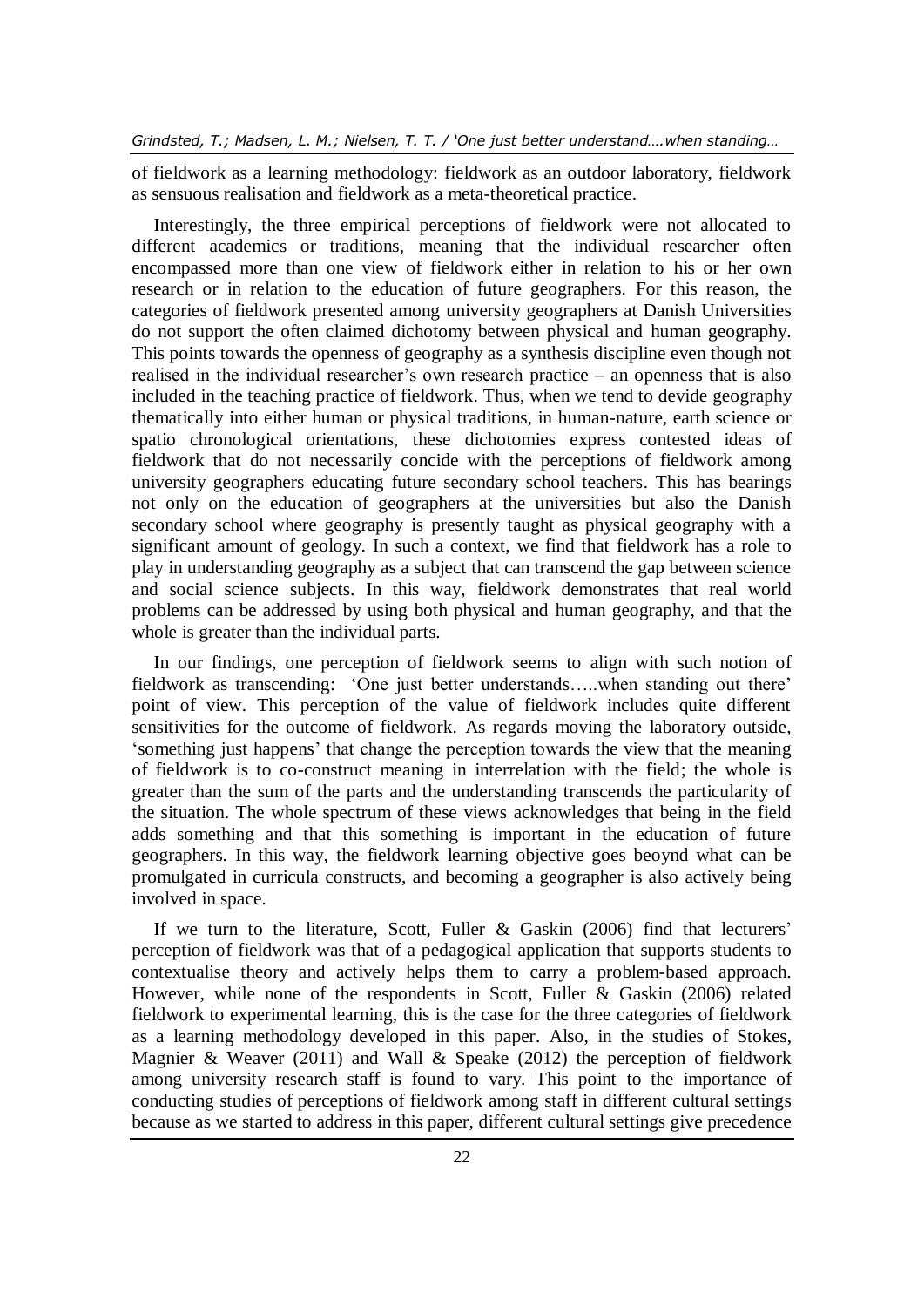to various elements of geography also within the use of fieldwork. This is important if we are, as argued by Hill and Woodland (2002), to substantiate its place in higher education.

# **Acknowledgement**

We thank all full-time associate professors and professors in the geography department at Aalborg, Copenhagen and Roskilde universities who were interviewed for letting us explore their views on fieldwork and, not least, how they perceive the role of fieldwork in the education of future Danish geographers. Further, we thank Associate Professor Henrik Gutzon Larsen for his contribution to the historical section of the paper.

# **References**

- Adriansen, H. K. & Madsen, L. M. (2009). Studying the making of geographical knowledge: The implications of doing insider interviews. *Norwegian Journal of Geography*, 63(3), 145-153.
- Braun, V., & Clarke, V. (2006). Using thematic analysis in psychology. *Qualitative Research in Psychology*, 3, 77-101.
- Bredal, B. (2011). Manden der ville vise verden: Malthe Conrad Bruun & Malte-Brun. Copenhagen: Gyldendal.
- Buciek, K. (1999). Ernst Løfler (1835-1911): Mellem kunst og natur en forskerbiografi. In S. Illeris (Ed.), Danske Geografiske Forskere (pp. 40-49). Frederiksberg: Roskilde University Press.
- Christiansen, S. (2005). Det Kongelige Danske Geografiske Selskab: De første 125 år 1876- 2011. Copenhagen: The Royal Danish Geographical Society.
- Christiansen, S., Kingo Jacobsen, N. & Nielsen, N. (1979). Geografi. In T. Wolff (Ed.), Københavns Universitet 1479-1979, vol. 13. Copenhagen: Gad.
- Dolin, J. (2007). Geografiens natur, Geografisk Orientering, (1), 18-23.
- DeLyser, D. & Karolczyk, P. (2010). Fieldwork and the geographical review: retrospect and possible prospects. *Geographical Review*, 100(4), 465-475.
- Fuller, I., Edmondson, S., France, D., Higgitt, D. & Ratinen, I. (2006). International perspectives on the effectiveness of geography fieldwork for learning. *Journal of Geography in Higher Education*, 30(1), 89-101.
- Giorda, C. & Di Palma, M.T. (2011). The Italian geographers' document on the university education of future primary school teachers. *Review of International Geographical Education online*, 1(2), 183-196.
- Gould, P. (1999). Becoming a geographer, Syracuse University Press, New York.
- Hill, J. & Woodland, W. (2002). An evaluation of foreign fieldwork in promoting deep learning: a preliminary investigation. *Assessment and Evaluation in Higher Education*, 27(6), 539- 555.
- HMI Report (1992). A Survey of Geography Fieldwork in Degree Courses, Her Majesty's Inspectorate, UK Department of Education and Science.
- Hope, M. (2009). The importance of direct experience: A philosophical defense of fieldwork in human geography. *Journal of Geography in Higher Education*, 33(2), 169-182.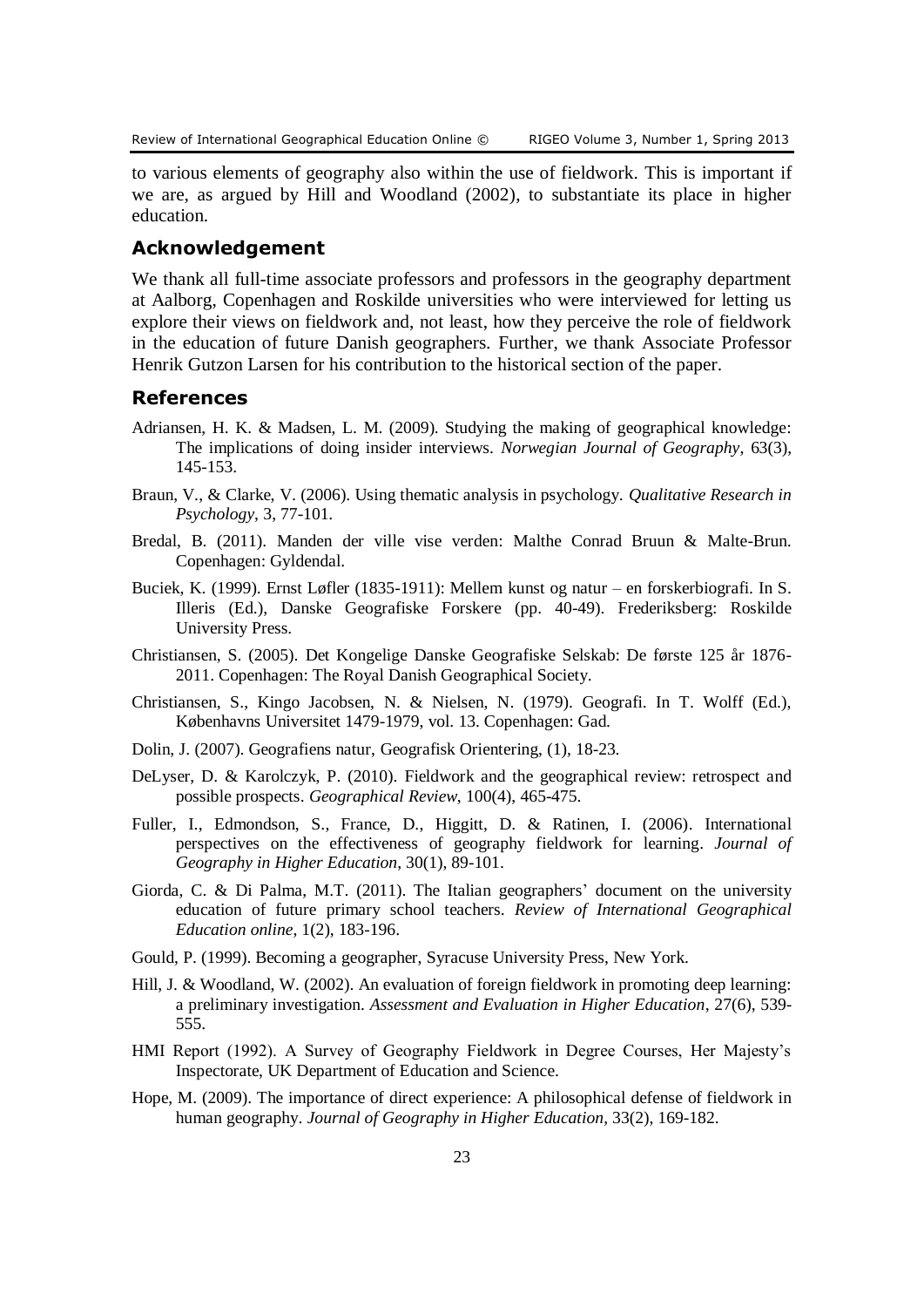- Hovorka, A. J. & Wolf, P.A. (2009). Activating the classroom: Geographical fieldwork as pedagogical practice, *Journal of Geography in Higher Education*, 33(1), 89-102.
- Illeris, S. (1999). En oversigt over institutionernes historie. In S. Illeris (Ed.), Danske Geografiske Forskere (pp. 11-18). Frederiksberg: Roskilde University Press.
- Illeris, K. (2012). 49 tekster om læring. Frederiksberg, Samfundslitteratur.
- Kent, M., Gilbertson, D.D. & Hunt, C.O. (1997). Fieldwork in geography teaching: a critical review of the literature and approaches. *Journal of Geography in Higher Education*, 21(3), 313-332.
- Kvale, S. (1996). InterView: An Introduction to Qualitative Research Interviewing, Sage Publications, Thousand Oaks California.
- Larsen, H. G. (2009). Gudmund Hatt 1884-1960. In H. Lorimer & C. W. J. Withers (Eds.), Geographers: Biobibliographical Studies, 28, 17-37. London: Continuum.
- Livingstone, D. N. (1992). The Geographical Tradition: Episodes in the History of a Contested Enterprise. Oxford: Blackwell.
- Mackinder, H. J. (1887). On the scope and methods of geography. *Proceedings of the Royal Geographical Society and Monthly Record of Geography*, 9(3), 141-174.
- Madsen, L.M. & Adriansen, H. K. (2006). Knowledge constructions in research communities: The example of agri-rural researchers in Denmark. *Journal of Rural Studies*, 22(4), 456- 468.
- Madsen, L.M. & Winsløw, C. (2009). Relations between teaching and research in physical geography and mathematics at research-intensive universities. *International Journal of Science and mathematics Education*, 7 (4): 741-763.
- Nairn, K. (2007). Embodied Fieldwork. *Journal of Geography*, 98(6), 272-282.
- Oldrup, H. H. & Carstensen, T. A. (2012). Producing geographical knowledge through visual methods. *Geografiska Annaler, Series B, Human Geography*, 94(3), 223–237.
- Resnik Planinc, T. (2011). Future prospects for geographical Education in Slovenia. *Review of International Geographical Education online*, 1(1), 41-59.
- Scott, I., Fuller, I. & Gaskin, S. (2006). Life without fieldwork: Some lecturers' perceptions of geography and environmental science fieldwork. *Journal of Geography in Higher Education*, 30(1), 161-171.
- Segeren, A. (2012). Mapping geographical education in Canada: Geography in the elementary and secondary curriculum across Canada. *Review of International Geographical Education online*, 2(1): 119-137.
- Sidaway, J. D. & Johnston, R. J. (2007). Geography in higher education in the UK. *Journal of Geography in Higher Education*, 31(1), 57-80.
- Simandan, D. (2002). On what it takes to be a good geographer. *Area*, 34(3), 284-293.
- Stokes, A. Magnier, K. & Weaver, R. (2011). What is the use of fieldwork? Conceptions of students and staff in geography and geology. *Journal of Geography in Higher Education*, 35(1), 121-141.
- Sæther, E. (2007). Fieldwork as a becoming, NIAS Nytt; Nordic Institute of Asian Studies; 1, 23-25.